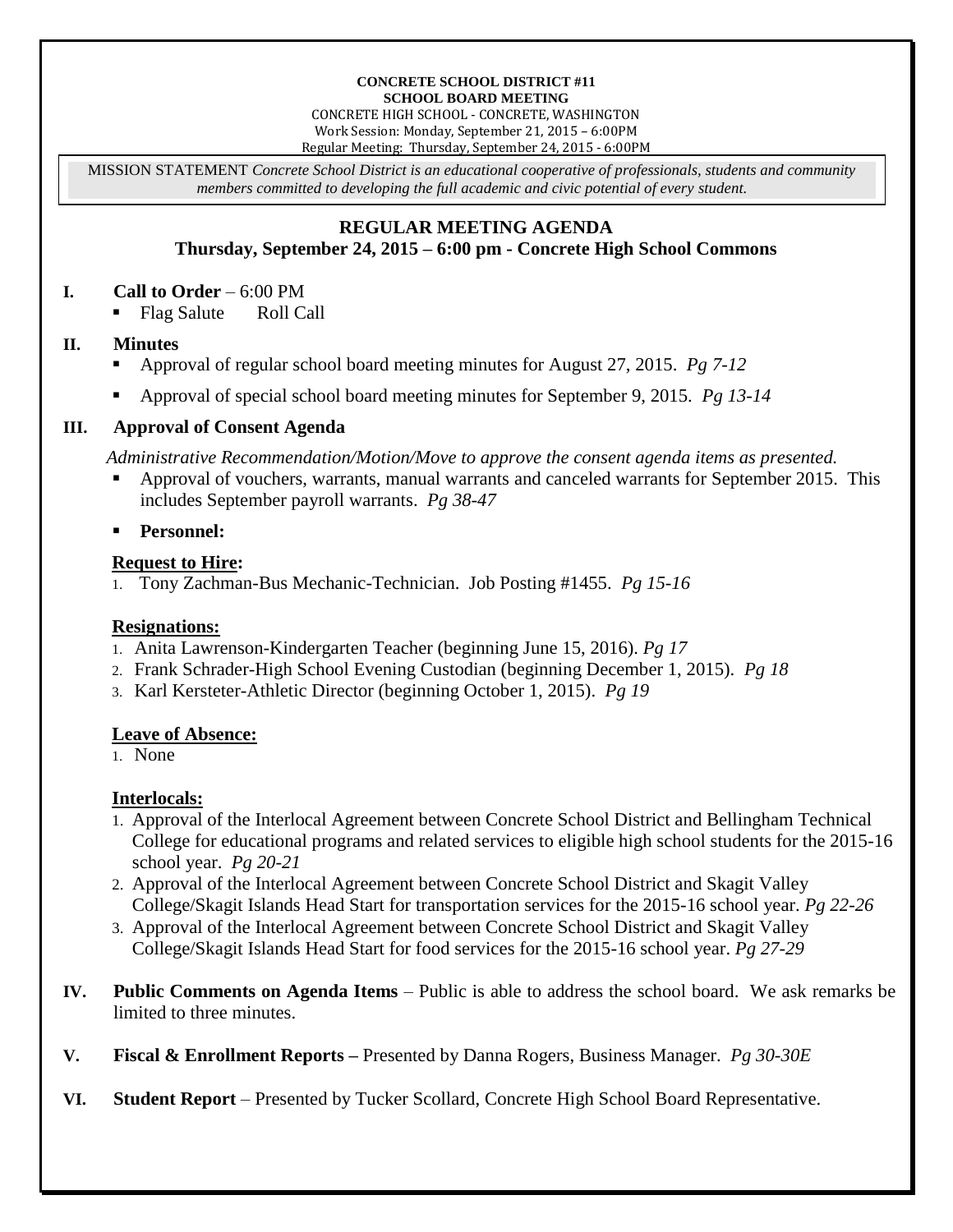#### **VII. Superintendent's Report – Barbara Hawkings**

Affirmative Action Report

## **VIII. Professional Excellence – Presented by Karl Kersteter, Mike Holbrook & Leilani Thomas**

- Vanessa Williams High School Track
- Corintha Taylor, High School Special Education Teacher

#### **IX. Old Business**

- *A.* Request approval of the final reading of revised policy 3210-Nondiscrimination Barbara Hawkings. *Administrative Recommendation Action/Motion/Move to approve the final reading of revised policy 3210-Nondiscrimination. Pg (see August 2015 board packet*)
- *B.* Request approval of the final reading of revised policy 3421-Child Abuse, Neglect and Exploitation Prevention – Barbara Hawkings. *Administrative Recommendation Action/Motion/Move to approve the final reading of revised policy 3421-Child Abuse, Neglect and Exploitation Prevention. Pg (see August 2015 board packet*
- *C.* Request approval of the final reading of revised policy 6512-Infection Control Program Barbara Hawkings. *Administrative Recommendation Action/Motion/Move to approve the final reading of revised policy 6512-Infection Control Program. Pg (see August 2015 board packet*

## **X. New Business**

- *A.* Request approval of the first reading of revised policy 6114-Gifts Barbara Hawkings. *Administrative Recommendation Action/Motion/Move to approve the first reading of revised policy 6114-Gifts. Pg 31*
- *B.* Request approval of the donation of \$500 from Swinomish Tribal Community to the Concrete High School Robotics – Barbara Hawkings. *Administrative Recommendation Action/Motion/Move to approve the donation of \$500 from Swinomish Tribal Community to the Concrete High School Robotics. Pg 32*
- *C.* Request approval for Sarabeth Smith to continue as the  $7<sup>th</sup>/8<sup>th</sup>$  grade ASB advisor for 2015-16 – Barbara Hawkings. *Administrative Recommendation Action/Motion/Move to approve Sarabeth Smith to continue as the 7th/8th grade ASB advisor for 2015-16. Pg 33*
- *D.* Request approval to appoint Mike Holbrook as the athletic director for the remainder of the 2015-16 school year – Barbara Hawkings. *Administrative Recommendation Action/Motion/Move to approve the appointment of Mike Holbrook as the athletic director for the remainder of the 2015-16 school year. Pg 34*
- *E.* Request approval of the additional 2015-16 USCA extracurricular staffing of Don Olmstead and Josh Fichter as extra assistant high school football coaches - Barbara Hawkings. *Recommendation Action/Motion/Move to approve the additional 2015-16 USCA extracurricular staffing of Don Olmstead and Josh Fichter as extra assistant high school football coaches. Pg 35-36*